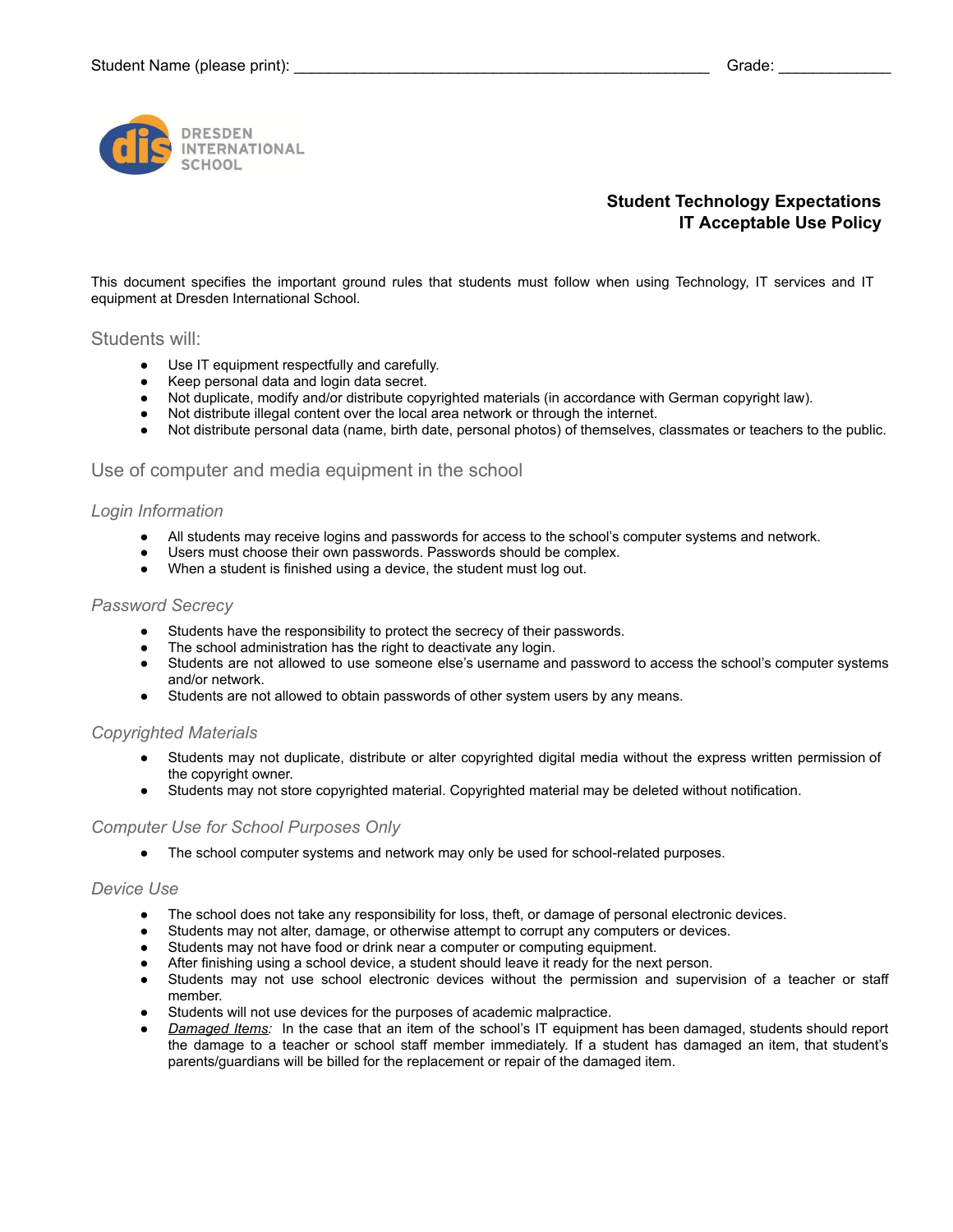# *System Configurations*

- Students may not change the installation and configuration of the school systems.
- Students may not access, modify, delete or destroy another user's files.
- Students may not deactivate virus scanners and configured start-up processes.
- Students may not install software on any school device.
- Students may not introduce malicious applications to the schools systems.

## *Printing*

- Students may use the printers and copiers in the hallways, library, and secondary technology lab to print.
- Students are given an individual budget for printing every school year. Once a student's balance reaches zero, he or she will have to request additional copies.
- The school reserves the right to charge fees or to turn off a student's printing account in the case of excessive copying or printing.

# The BYOD (Bring Your Own Device) Program

Students are expected to bring their own computer device everyday as part of their required school supplies from Grade 6 onwards. Their device will serve as one of many learning tools that teachers and students will be utilizing on a day to day basis. The BYOD Program is intended to provide balanced and meaningful use of technology integrated by teachers throughout student academic curriculum. This will facilitate our learners to develop essential 21st century technology and digital citizenship skills needed in today's world.

# *BYOD Device Specifications:*

We recommend the use of Chromebooks in the school. Any Chromebook less than three years old is suitable. We will also be able to support Windows 10 and MacOSX Mojave and higher.

## *Student Expectations BYOD*

- Students will install and use google chrome browser on their device for use at school.
- Students will make sure their devices keyboard and system language is in English or German.
- Students will make sure that their device is charged and fully functioning during the school day.
- Students will keep their school work in their school Google Drive so that they can access it from any device.
- Students know that sometimes their device may need repair, and will tell their parents about any problems immediately.
- Students will bring their device to all classes except those taking place in the sports hall.
- Students will close the lid of their computer device when a teacher instructs them to do so.
- Students will use their device solely for school work when in class.
- Students will follow their parents' expectations regarding their device use outside of school.
- Students will not use software, videos, or websites that are inappropriate. Teachers and parents will guide in making good choices.
- Students will not use their devices for the purposes of academic malpractice.
- Students understand that student devices are only permitted to connect to the DIS Wi-Fi, and will not use any means to work around the school's network security systems.

# Internet Access and Use

# *Prohibited Use*

Students who access the Internet at school should avoid legally prohibited or inappropriate websites. In the case that a student accidentally accesses such a page, the student should report this to a teacher or staff member immediately.

## *School Web Filter*

One of the ways that the school controls and monitors web access for students is via a web filter. Students may not attempt to bypass the school's web filter.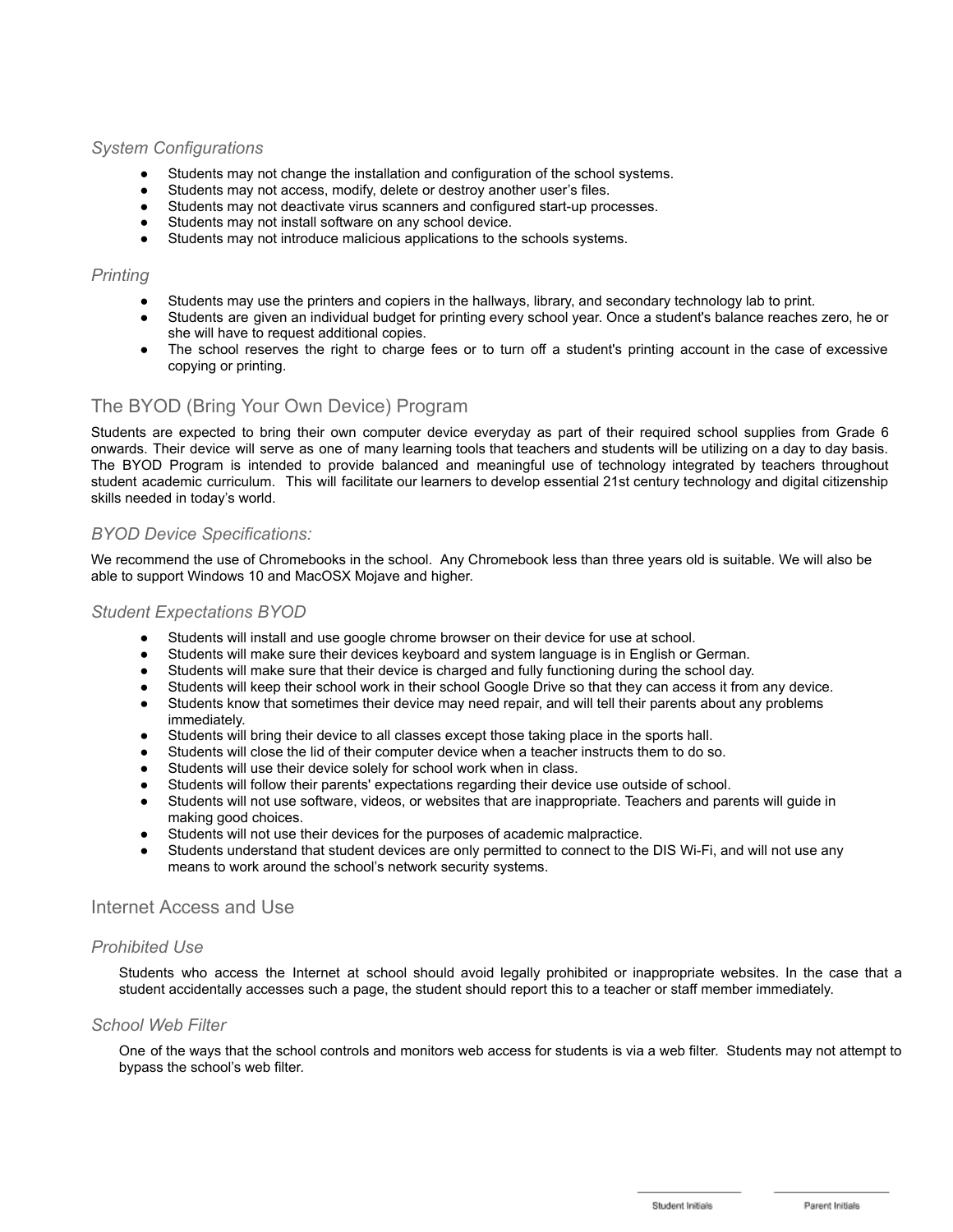# *Download of Internet Content*

- Students may not download copyrighted digital media.
- Establishing and using file sharing networks is not allowed.
- Downloading software and making that software available to others is not allowed.
- Any file that is deemed inappropriate by school administration may be deleted from the schools computing resources without notice.

## *Access to School Databases*

In some cases, students may receive general logins and/or passwords to school acquired, academic resources on the internet. Students may not share logins or passwords for these resources with individuals outside of the school.

## *Online Subscriptions and Purchases*

- Students may not enter into any subscriptions, contracts or agreements while at school.
- Students may not provide personal information online in exchange for internet services.

# Publishing Content Online and on Social Media

### *Illegal Content*

- Posting pornographic, violent, racist, youth-inappropriate, or intentionally-harmful content is forbidden.
- Content should not be posted online that would bring harm to the school's image.

## *Personal Photos*

Students may not post or upload photos of other students, teachers or school staff members online unless they have written permission from those individuals in the photographs. In the case that the photographed person is less than 18 years of age, written permission from that person's parent/guardian is required.

## *Use of School Identity*

Students may not publish content on behalf of the school without the written permission of the school administration.

# Data Security

### *Supervisory Measures, Administration*

- The school has the responsibility to supervise student activity on the computer systems and the school network. For this reason, data and activities are monitored.
- IT administrators may freely access all files and folders stored on public and shared directories.

# *Email & Online Learning Tools*

- The school will provide accounts for email and online productivity tools for students.
- School email and productivity tools should be used for academic purposes.
- Students may not send mass mailings or any other inappropriate messages.
- Using another person's account is forbidden.

# Final Agreement

### *Parent/Guardian Signature*

A student may not have access to the school's computer systems and network until this form has been signed by the student's parent/guardian and returned.

### *Cases of Inappropriate Use*

The school administration reserves the right to restrict access of or temporarily remove access from students who do not adhere to the rules in the school. In serious cases, a student may be banned from the school's systems. Students who do not follow the rules outlined in this policy document may face additional disciplinary and/or legal (civil or criminal) consequences.